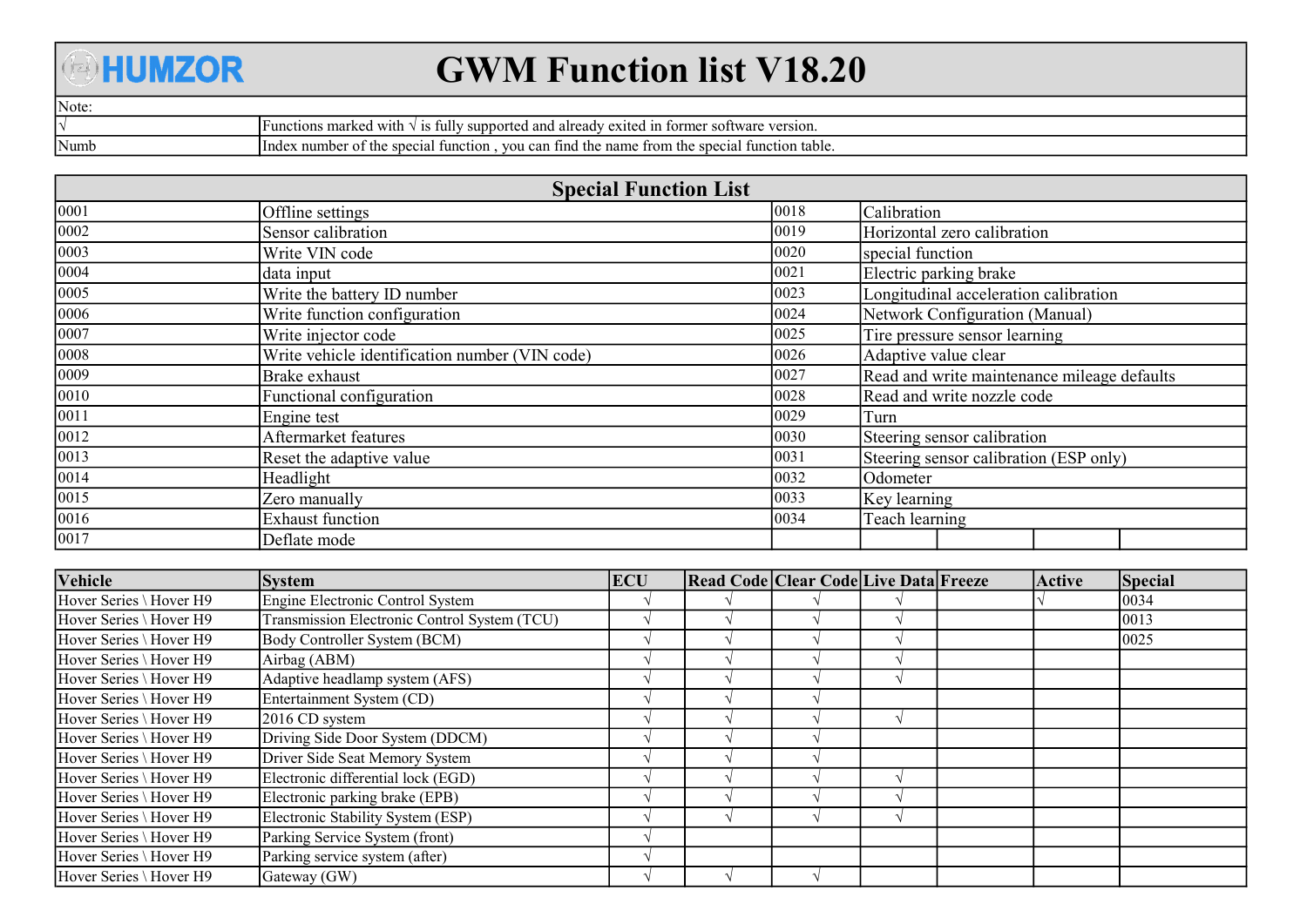| Hover Series \ Hover H9      | Air conditioning control system (HCM)                         | $\sqrt{ }$ | $\sqrt{ }$ | $\sqrt{ }$ | $\sqrt{ }$ |            |           |            |
|------------------------------|---------------------------------------------------------------|------------|------------|------------|------------|------------|-----------|------------|
| Hover Series \ Hover H9      | Instrumentation System (IP)                                   | $\sqrt{ }$ |            |            |            |            |           | 0032       |
| Hover Series \ Hover H9      | Co-pilot Side Door System (PDCM)                              | V          | $\sqrt{}$  | $\sqrt{ }$ |            |            |           |            |
| Hover Series \ Hover H9      | Rearview camera (RVC)                                         | $\sqrt{ }$ |            |            |            |            |           |            |
| Hover Series \ Hover H9      | Steering wheel angle sensor (SAS)                             | $\sqrt{}$  | $\sqrt{}$  |            |            |            |           |            |
| Hover Series \Hover H9       | Intelligent four-wheel drive (TOD)                            | $\sqrt{}$  | $\sqrt{}$  |            |            |            |           |            |
| Hover Series \ Hover H9      | Old T-BOX system                                              | $\sqrt{}$  | $\sqrt{ }$ |            |            |            |           |            |
| Hover Series \ Hover H9      | 2016 T-BOX system                                             | $\sqrt{ }$ | $\sqrt{ }$ | $\sqrt{ }$ |            |            |           |            |
| Hover Series \ Hover H9      | Intelligent Front View Control Module                         | $\sqrt{ }$ | $\sqrt{ }$ | $\sqrt{ }$ |            |            |           |            |
| Hover Series \ Hover H9      | Surround View System (AVM)                                    | $\sqrt{}$  | $\sqrt{2}$ |            |            |            |           |            |
| Hover Series \ Hover H9      | Ke Shida button-type PEPS system                              | V          | $\sqrt{}$  |            |            |            |           | 0012       |
| Hover Series \ Hover H8      | Engine Electronic Control System                              | $\sqrt{ }$ | V          | V          |            |            |           |            |
| Hover Series \ Hover H8      | Transmission Electronic Control System (TCU)                  | $\sqrt{ }$ | $\sqrt{}$  | V          |            |            |           |            |
| Hover Series \ Hover H8      | Body Control System (BCM)                                     | $\sqrt{}$  |            |            |            |            |           | 0025       |
| Hover Series \ Hover H8      | Instrumentation System (IP)                                   | $\sqrt{ }$ | $\sqrt{}$  |            |            |            |           | 0032       |
| Hover Series \ Hover H8      | Air conditioning control system (AC)                          | $\sqrt{ }$ | V          |            | $\sqrt{ }$ |            |           |            |
| Hover Series \ Hover H8      | Electronic Stability System (ESP)                             | $\sqrt{ }$ | $\sqrt{ }$ |            | $\sqrt{ }$ |            |           | 0009       |
| Hover Series \ Hover H8      | Steering wheel angle sensor (SAS)                             | $\sqrt{ }$ |            |            |            |            |           | 0002       |
| Hover Series \ Hover H8      | Adaptive headlamp system (AFS)                                | $\sqrt{ }$ |            |            | $\sqrt{ }$ |            |           | 0014       |
| Hover Series \ Hover H8      | Gateway (GW)                                                  | $\sqrt{ }$ |            |            |            |            |           |            |
| Hover Series \ Hover H8      | Driving Side Door System (DDCM)                               | $\sqrt{ }$ | $\sqrt{ }$ | V          |            |            |           |            |
| Hover Series \ Hover H8      | Co-pilot Side Door System (PDCM)                              | $\sqrt{}$  | $\sqrt{ }$ |            |            |            |           |            |
| Hover Series \ Hover H8      | Rainfall Light Sensor (RLS)                                   |            |            |            |            |            |           |            |
| Hover Series \ Hover H8      | Entertainment System (CD)                                     | $\sqrt{ }$ | V          | $\sqrt{ }$ |            |            |           |            |
| Hover Series \ Hover H8      | Parking Service System (front)                                | $\sqrt{ }$ |            |            |            |            |           |            |
| Hover Series \ Hover H8      | Parking service system (after)                                | $\sqrt{ }$ |            |            |            |            |           |            |
| Hover Series \ Hover H8      | Rearview camera (RVC)                                         | $\sqrt{ }$ |            |            |            |            |           |            |
| Hover Series \ Hover H8      | Intelligent four-wheel drive (TOD)                            | $\sqrt{ }$ | $\sqrt{ }$ | $\sqrt{ }$ | $\sqrt{ }$ |            |           |            |
| Hover Series \ Hover H8      | Ke Shida button-type PEPS system                              | $\sqrt{}$  | $\sqrt{}$  | $\sqrt{ }$ | $\sqrt{ }$ |            |           | 0012       |
| Hover Series \ Hover H6-2012 | 4D20 Delphi Europe 5 engine system                            | $\sqrt{}$  | $\sqrt{ }$ |            |            |            |           |            |
| models before                |                                                               |            |            |            |            |            |           |            |
| Hover Series \ Hover H6-2012 | 4G15T engine electronic control system                        | $\sqrt{ }$ | $\sqrt{ }$ | $\sqrt{ }$ | $\sqrt{ }$ |            |           | 0008       |
| models before                |                                                               |            |            |            |            |            |           |            |
| Hover Series \ Hover H6-2012 | 4D20 Bosch diesel engine system                               | $\sqrt{ }$ | $\sqrt{}$  | $\sqrt{}$  | $\sqrt{ }$ |            |           | 0028       |
| models before                |                                                               |            |            |            |            |            |           |            |
| Hover Series \ Hover H6-2012 | 4D20 Delphi electronic control system                         | $\sqrt{ }$ | $\sqrt{ }$ | $\sqrt{ }$ | $\sqrt{ }$ |            |           | 0003, 0028 |
| models before                |                                                               |            |            |            |            |            |           |            |
| Hover Series \ Hover H6-2012 | Delphi MT80 engine system                                     | $\sqrt{ }$ | $\sqrt{ }$ | $\sqrt{ }$ | $\sqrt{ }$ | $\sqrt{}$  |           |            |
| models before                |                                                               |            |            |            |            |            |           |            |
|                              | Hover Series \Hover H6-2012  Delphi MT20U2 EOBD engine system | $\sqrt{ }$ | $\sqrt{ }$ | $\sqrt{ }$ | $\sqrt{ }$ | $\sqrt{ }$ |           | 0034       |
| models before                |                                                               |            |            |            |            |            |           |            |
| Hover Series \ Hover H6-2012 | Bosch ABS system                                              | $\sqrt{ }$ | $\sqrt{}$  | $\sqrt{ }$ | $\sqrt{ }$ |            | $\sqrt{}$ | 0016, 0031 |
| models before                |                                                               |            |            |            |            |            |           |            |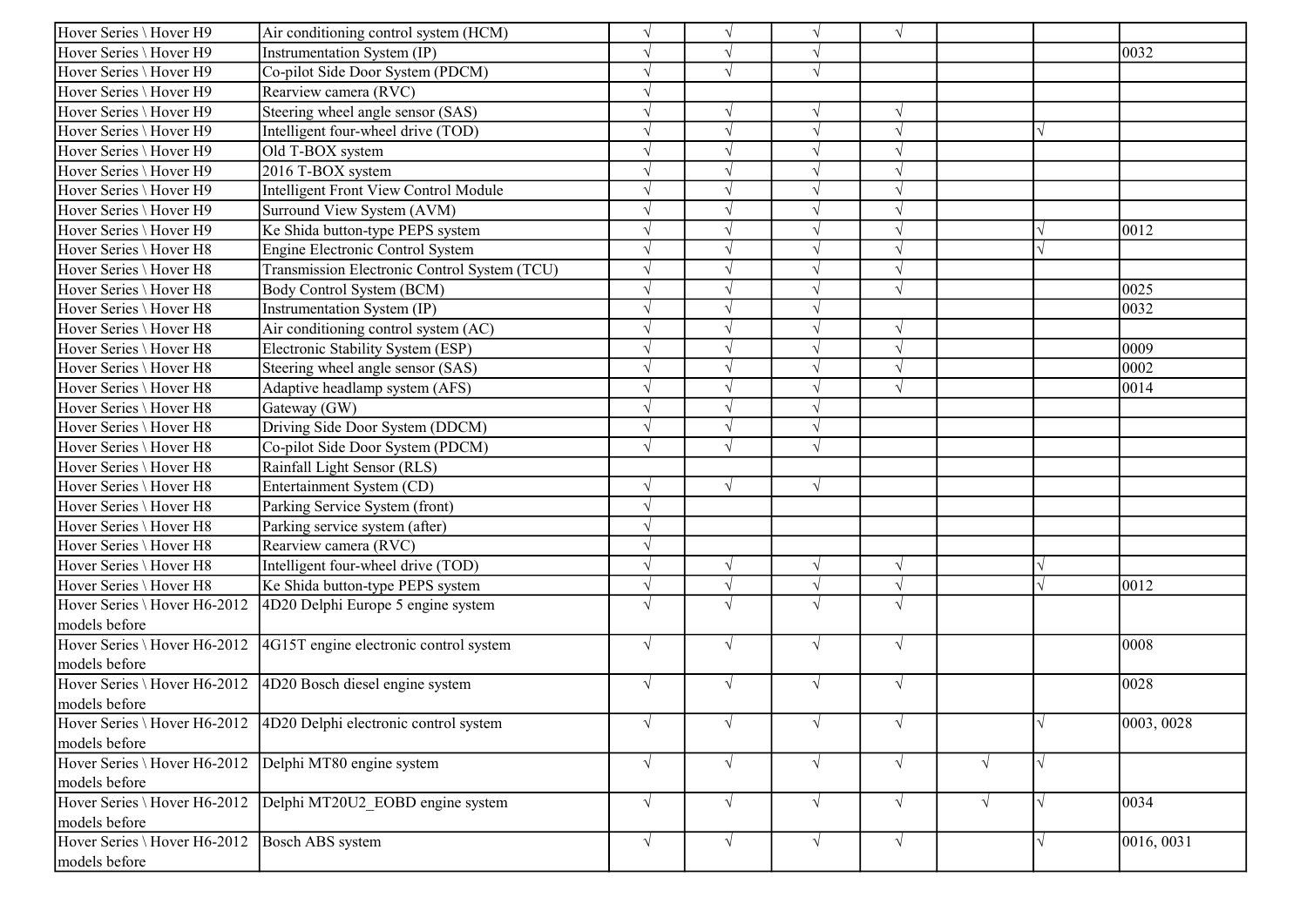| Hover Series \ Hover H6-2012   Bosch ABS9 ESP system |                                        | $\sqrt{ }$ | V          |            | V          |            | 0002, 0016, 0024 |
|------------------------------------------------------|----------------------------------------|------------|------------|------------|------------|------------|------------------|
| models before                                        |                                        |            |            |            |            |            |                  |
| Hover Series \ Hover H6-2012                         | Airbag system                          | $\sqrt{ }$ | $\sqrt{ }$ | $\sqrt{ }$ |            |            |                  |
| models before                                        |                                        |            |            |            |            |            |                  |
| Hover Series \ Hover H6-2012                         | Shanghai Industrial Transport Security | $\sqrt{ }$ | $\sqrt{ }$ | V          | $\sqrt{ }$ |            |                  |
| models before                                        | System                                 |            |            |            |            |            |                  |
| Hover Series \ Hover H6-2012                         | Xiamen Tongzhi anti-theft system       | $\sqrt{ }$ | $\sqrt{ }$ | $\sqrt{ }$ | $\sqrt{ }$ |            |                  |
| models before                                        |                                        |            |            |            |            |            |                  |
| Hover Series \ Hover H6-2012                         | Delphi body controller                 | $\sqrt{ }$ | $\sqrt{ }$ | $\sqrt{ }$ | $\sqrt{}$  |            | 0025             |
| models before                                        |                                        |            |            |            |            |            |                  |
| Hover Series \ Hover H6-2012                         | UMC body controller                    | $\sqrt{ }$ | $\sqrt{ }$ | $\sqrt{ }$ | $\sqrt{ }$ |            | 0022, 0025       |
| models before                                        |                                        |            |            |            |            |            |                  |
| Hover Series \ Hover H6-2012                         | Deco instrumentation control system    |            | $\sqrt{ }$ | $\sqrt{ }$ |            |            | 0015             |
| models before                                        |                                        |            |            |            |            |            |                  |
| Hover Series \ Hover H6-2012                         | Borg Warner TOD system                 |            | $\sqrt{ }$ | $\sqrt{ }$ | $\sqrt{ }$ |            |                  |
| models before                                        |                                        |            |            |            |            |            |                  |
| Hover Series \ Hover H6-2012                         | Modern Mobis P4MFI AT system           | $\sqrt{ }$ | $\sqrt{ }$ | $\sqrt{ }$ | $\sqrt{ }$ |            |                  |
| models before                                        |                                        |            |            |            |            |            |                  |
| Harvard series \ Hover H6-                           | 4G15T engine electronic control system | $\sqrt{ }$ | $\sqrt{ }$ | $\sqrt{ }$ | $\sqrt{ }$ |            | 0008             |
| 2013 models after                                    |                                        |            |            |            |            |            |                  |
| Harvard series \ Hover H6-                           | 4D20 Delphi Europe 5 engine system     | $\sqrt{ }$ | $\sqrt{ }$ | $\sqrt{ }$ | $\sqrt{}$  |            |                  |
| 2013 models after                                    |                                        |            |            |            |            |            |                  |
| Harvard series \ Hover H6-                           | 4D20 Bosch diesel engine system        | $\sqrt{ }$ | $\sqrt{ }$ | $\sqrt{ }$ | $\sqrt{ }$ |            | 0028             |
| 2013 models after                                    |                                        |            |            |            |            |            |                  |
| Harvard series \ Hover H6-                           | Delphi MT80 engine system              | $\sqrt{ }$ | $\sqrt{}$  | $\sqrt{ }$ | $\sqrt{}$  | $\sqrt{ }$ |                  |
| 2013 models after                                    |                                        |            |            |            |            |            |                  |
| Harvard series \ Hover H6-                           | Delphi MT20U2_EOBD engine system       | $\sqrt{ }$ | $\sqrt{ }$ | $\sqrt{ }$ | $\sqrt{ }$ | $\sqrt{ }$ | 0034             |
| 2013 models after                                    |                                        |            |            |            |            |            |                  |
| Harvard series \ Hover H6-                           | Odd instrument control system          | $\sqrt{}$  | $\sqrt{}$  | $\sqrt{ }$ |            |            | 0032             |
| 2013 models after                                    |                                        |            |            |            |            |            |                  |
| Harvard series \ Hover H6-                           | KSTAR knob-type PEPS system            | $\sqrt{ }$ | $\sqrt{ }$ | $\sqrt{ }$ | $\sqrt{ }$ |            | 0012             |
| 2013 models after                                    |                                        |            |            |            |            |            |                  |
| Harvard series \ Hover H6-                           | Ke Shida button-type PEPS system       | $\sqrt{ }$ | $\sqrt{}$  | $\sqrt{ }$ | $\sqrt{}$  |            |                  |
| 2013 models after                                    |                                        |            |            |            |            |            |                  |
| Harvard series \ Hover H6-                           | Bosch ABS9 ESP system                  | $\sqrt{}$  | V          | V          | $\sqrt{}$  |            | 0002, 0016, 0024 |
| 2013 models after                                    |                                        |            |            |            |            |            |                  |
| Harvard series \ Hover H6-                           | Delphi body controller                 | $\sqrt{ }$ | $\sqrt{}$  | $\sqrt{ }$ | √          |            | 0024, 0025       |
| 2013 models after                                    |                                        |            |            |            |            |            |                  |
| Harvard series \ Hover H6-                           | UMC body controller                    | $\sqrt{ }$ | $\sqrt{ }$ | $\sqrt{ }$ | $\sqrt{ }$ |            | 0024, 0025       |
| 2013 models after                                    |                                        |            |            |            |            |            |                  |
| Harvard series \ Hover H6-                           | Airbag system                          | $\sqrt{ }$ | $\sqrt{}$  | $\sqrt{ }$ |            |            |                  |
| 2013 models after                                    |                                        |            |            |            |            |            |                  |
| Harvard series \ Hover H6-                           | Borg Warner TOD system                 |            | $\sqrt{ }$ | $\sqrt{ }$ | $\sqrt{ }$ |            |                  |
| 2013 models after                                    |                                        |            |            |            |            |            |                  |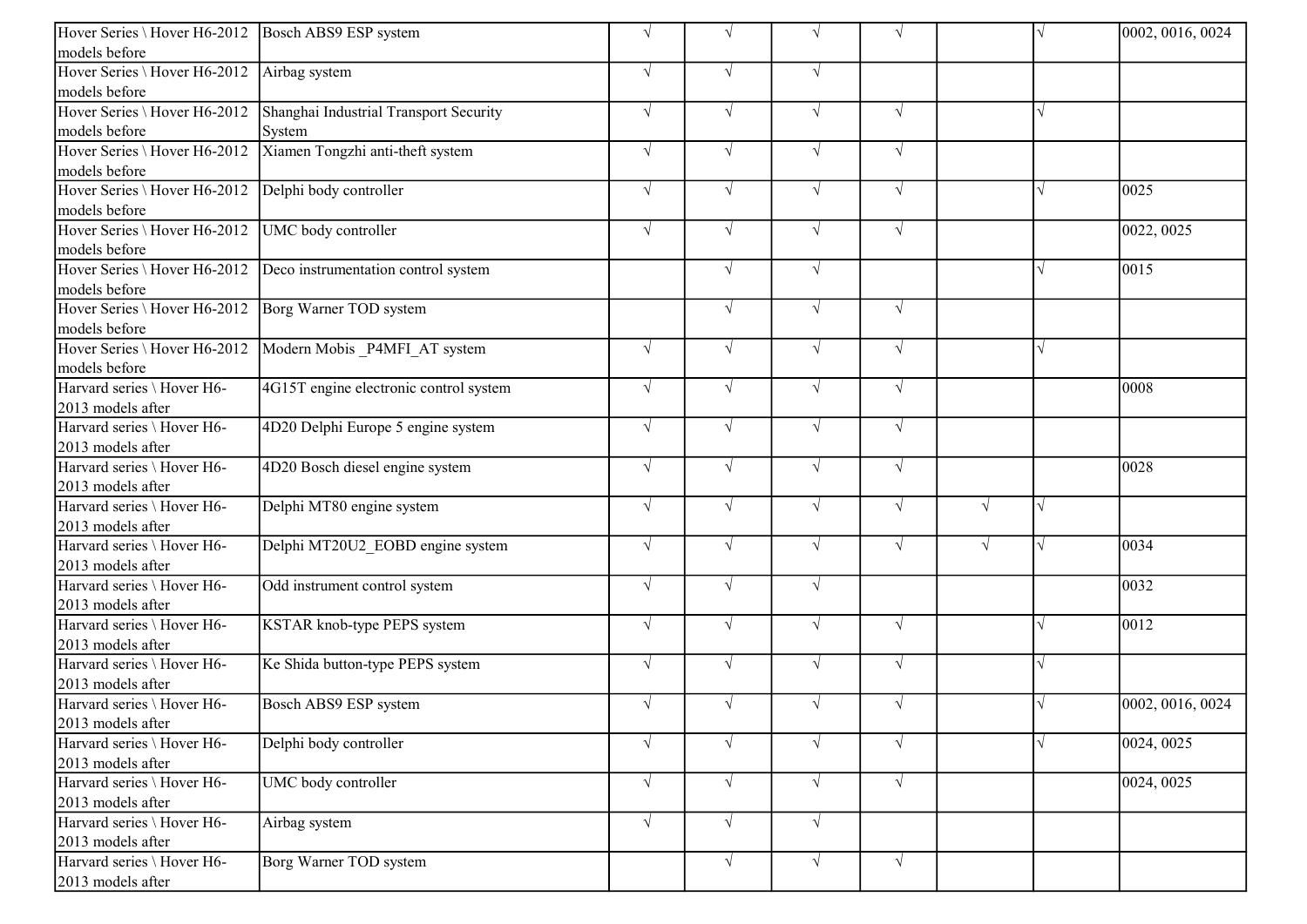| Harvard series \ Hover H6- | Huayang CD system                                | $\sqrt{ }$ | $\sqrt{}$  | $\sqrt{ }$ |            |            |            |
|----------------------------|--------------------------------------------------|------------|------------|------------|------------|------------|------------|
| 2013 models after          |                                                  |            |            |            |            |            |            |
| Harvard series \ Hover H6- | Hang Sheng CD system                             | $\sqrt{ }$ | $\sqrt{ }$ | $\sqrt{ }$ | $\sqrt{ }$ |            |            |
| 2013 models after          |                                                  |            |            |            |            |            |            |
| Harvard series \ Hover H6- | Headlight leveling system (ALS)                  | $\sqrt{ }$ | $\sqrt{ }$ | $\sqrt{ }$ | $\sqrt{ }$ |            | 0014       |
| 2013 models after          |                                                  |            |            |            |            |            |            |
| Harvard series \ Hover H6- | Parking Service System (PAS)                     | $\sqrt{ }$ | $\sqrt{ }$ | $\sqrt{ }$ |            |            |            |
| 2013 models after          |                                                  |            |            |            |            |            |            |
| Harvard series \ Hover H6- | Air conditioning control system                  | $\sqrt{ }$ | $\sqrt{}$  | $\sqrt{ }$ |            |            |            |
| 2013 models after          |                                                  |            |            |            |            |            |            |
| Harvard series \ Hover H6- | Air conditioning control system                  | $\sqrt{ }$ | $\sqrt{ }$ | $\sqrt{ }$ |            |            |            |
| 2013 models after          |                                                  |            |            |            |            |            |            |
| Harvard series \ Hover H6- | Gateway                                          | $\sqrt{ }$ | $\sqrt{ }$ | $\sqrt{ }$ |            |            |            |
| 2013 models after          |                                                  |            |            |            |            |            |            |
| Harvard series \ Hover H6- | Modern Mobis _P4MFI_AT system                    | $\sqrt{ }$ | $\sqrt{ }$ | $\sqrt{ }$ | $\sqrt{ }$ |            |            |
| 2013 models after          |                                                  |            |            |            |            |            |            |
| Hover Series \ Hover H6    | 4C20-MT92 engine system                          | $\sqrt{ }$ | $\sqrt{}$  | $\sqrt{ }$ |            |            |            |
| Hover Series \ Hover H6    | 4D20 Bosch diesel engine system                  | $\sqrt{}$  | $\sqrt{}$  | $\sqrt{ }$ |            |            | 0028       |
| Hover Series \ Hover H6    | 4D20 Delphi Europe 5 engine system               | $\sqrt{ }$ | $\sqrt{ }$ | $\sqrt{ }$ | $\sqrt{ }$ |            | 0028       |
| Hover Series \ Hover H6    | 4G15B UMC ME1788 engine system                   | $\sqrt{ }$ | $\sqrt{ }$ | $\sqrt{ }$ | $\sqrt{ }$ |            |            |
| <b>COUPE</b>               | sequence                                         |            |            |            |            |            |            |
| Hover Series \ Hover H6    | Transmission Control System (DCT)                | $\sqrt{ }$ | $\sqrt{ }$ | $\sqrt{ }$ |            |            |            |
| Hover Series \ Hover H6    | Transmission Control System 6AT                  | $\sqrt{ }$ | $\sqrt{ }$ | $\sqrt{ }$ | $\sqrt{ }$ |            |            |
| Hover Series \ Hover H6    | Electronic Stability System (ESP)                | $\sqrt{ }$ | $\sqrt{ }$ | $\sqrt{ }$ |            |            |            |
| Hover Series \ Hover H6    | Electric Power Steering System (EPS)             | $\sqrt{ }$ | $\sqrt{ }$ | $\sqrt{ }$ |            |            | 0002       |
| Hover Series \ Hover H6    | Airbag (ABM)                                     | $\sqrt{ }$ | $\sqrt{ }$ | $\sqrt{ }$ |            |            |            |
| Hover Series \ Hover H6    | Instrument (IP)                                  | $\sqrt{ }$ | $\sqrt{ }$ | $\sqrt{ }$ |            |            | 0027       |
| Hover Series \ Hover H6    | Body Control (BCM)                               | $\sqrt{ }$ | $\sqrt{ }$ | $\sqrt{ }$ | $\sqrt{ }$ |            | 0025       |
| Hover Series \ Hover H6    | Air conditioning control system (AC)             | $\sqrt{ }$ | $\sqrt{}$  | $\sqrt{ }$ |            |            |            |
| Hover Series \ Hover H6    | Automatic headlight level adjustmentsystem (AFS) | $\sqrt{ }$ | $\sqrt{}$  | $\sqrt{ }$ |            |            |            |
| Hover Series \ Hover H6    | Automatic Parking Assistance (APA)               | $\sqrt{}$  | $\sqrt{ }$ |            |            |            |            |
| Hover Series \ Hover H6    | Smart precursor (NEXTRAC)                        | $\sqrt{ }$ | $\sqrt{ }$ | $\sqrt{ }$ |            |            |            |
| Hover Series \ Hover H6    | Entertainment System (CD)                        | $\sqrt{}$  | $\sqrt{ }$ | $\sqrt{ }$ |            |            |            |
| Hover Series \ Hover H6    | Electronic Parking Controller (EPB)              | $\sqrt{ }$ | $\sqrt{}$  | $\sqrt{ }$ |            |            | 0021       |
| Hover Series \ Hover H6    | Electronic Steering Column Lock                  | $\sqrt{}$  | $\sqrt{}$  | $\sqrt{ }$ |            |            |            |
| Hover Series \ Hover H6    | Gateway (GW)                                     | $\sqrt{ }$ | $\sqrt{ }$ | $\sqrt{ }$ | $\sqrt{ }$ |            |            |
| Hover Series \ Hover H6    | Angle sensor (SAS)                               | $\sqrt{}$  | $\sqrt{}$  |            |            |            | 0002       |
| Hover Series \ Hover H6    | CAN Signal Conversion System (CMS)               |            | $\sqrt{}$  |            |            |            |            |
| Hover Series \ Hover H5    | Delphi MT20U2 EOBD engine system                 | $\sqrt{}$  | $\sqrt{ }$ |            |            | $\sqrt{ }$ | 0034       |
| Hover Series \ Hover H5    | Bosch V50 diesel engine system                   | $\sqrt{ }$ | $\sqrt{}$  |            |            | J          | 0011       |
| Hover Series \ Hover H5    | 4D20 Delphi electronic control system            | $\sqrt{ }$ | $\sqrt{ }$ |            |            |            | 0003, 0007 |
| Hover Series \ Hover H5    | 4D20 Bosch diesel engine system                  |            | $\sqrt{}$  |            |            |            | 0028       |
| Hover Series \ Hover H5    | 4G63T engine system                              | $\sqrt{}$  | $\sqrt{}$  | $\sqrt{ }$ |            |            | 0034       |
| Hover Series \ Hover H5    | Bosch ABS system                                 | $\sqrt{ }$ | $\sqrt{ }$ | V          | V          |            | 0009       |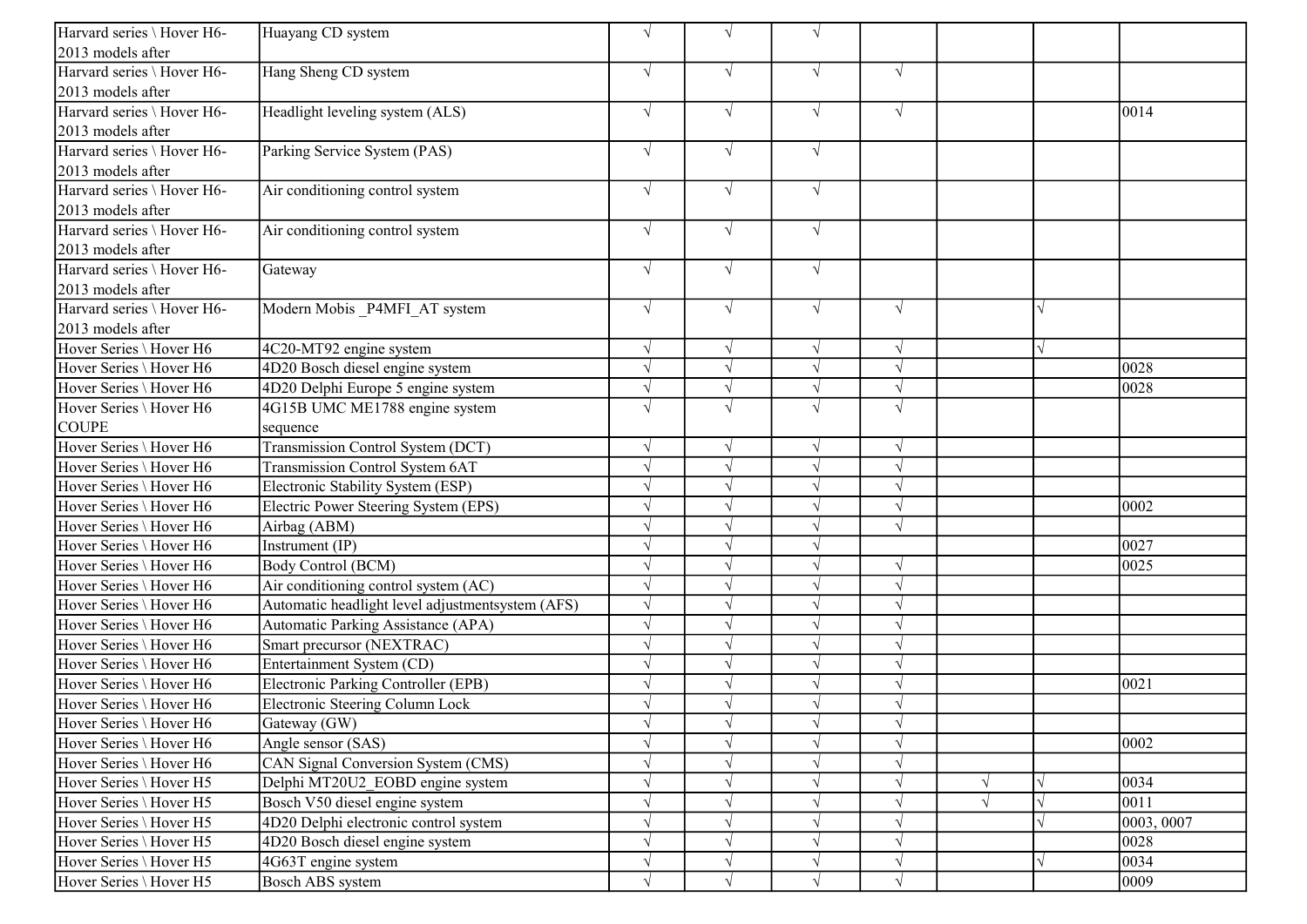| Hover Series \ Hover H5     | Bosch ABS System (CAN)                         | $\sqrt{}$  | $\sqrt{ }$ | $\sqrt{}$     |            |            | 0002, 0009 |
|-----------------------------|------------------------------------------------|------------|------------|---------------|------------|------------|------------|
| Hover Series \ Hover H5     | Bosch ABS9 ESP system                          | $\sqrt{ }$ | $\sqrt{}$  |               |            |            | 0002, 0009 |
| Hover Series \Hover H5      | Bosch airbag                                   | $\sqrt{ }$ | $\sqrt{}$  | $\sqrt{ }$    |            |            |            |
| Hover Series \ Hover H5     | TRW Airbag                                     |            | $\sqrt{}$  |               |            |            |            |
| Hover Series \ Hover H5     | Continental airbags                            | $\sqrt{ }$ | $\sqrt{ }$ |               |            |            |            |
| Hover Series \ Hover H5     | Bosch airbag system (CAN)                      | $\sqrt{ }$ | $\sqrt{ }$ | $\mathcal{L}$ |            |            |            |
| Hover Series \ Hover H5     | Delphi gasoline anti-theft system              | $\sqrt{ }$ | $\sqrt{ }$ | $\sqrt{ }$    |            |            |            |
| Hover Series \ Hover H5     | Delphi Diesel (Dr. 2.8TC) anti-theft           | $\sqrt{ }$ | $\sqrt{}$  | $\sqrt{ }$    |            |            |            |
| Hover Series \ Hover H5     | Delphi Diesel (Delphi 4D20) anti-theft system  | $\sqrt{ }$ | $\sqrt{}$  | $\sqrt{ }$    |            |            |            |
| Hover Series \ Hover H5     | Delphi Diesel (Bosch 4D20) anti-theft system   | $\sqrt{ }$ | $\sqrt{ }$ |               |            |            |            |
| Hover Series \ Hover H5     | Hyundai Mobis 5R35 AT system                   | $\sqrt{ }$ | $\sqrt{}$  | $\mathcal{L}$ |            |            |            |
| Hover Series \ Hover H5     | China Instrument System (CAN                   | $\sqrt{ }$ | $\sqrt{}$  | V             |            |            |            |
| Hover Series \ Hover H5     | Borg Warner TOD system (intelligent four-wheel | $\sqrt{ }$ | $\sqrt{ }$ | $\sqrt{}$     |            |            |            |
| Hover Series \ Hover H5     | Delphi body control system                     | $\sqrt{ }$ | $\sqrt{}$  | À             |            |            | 0010, 0022 |
| Hover Series \ Hover H5     | Tongzhi body control system                    | $\sqrt{ }$ | $\sqrt{ }$ |               |            |            | 0006       |
| Harvard Series \ Harvard H3 | Delphi MT20U2 EOBD engine system               | $\sqrt{ }$ | $\sqrt{}$  | $\mathcal{L}$ |            | $\sqrt{ }$ | 0034       |
| Harvard Series \ Harvard H3 | Delphi System (MT20U)                          |            | $\sqrt{ }$ | $\sqrt{ }$    |            |            |            |
| Harvard Series \ Harvard H3 | Bosch V50 diesel engine system                 | $\sqrt{ }$ | $\sqrt{}$  | $\sqrt{}$     |            | V          | 0011       |
| Harvard Series \ Harvard H3 | Liaoning new wind power control                | $\sqrt{}$  | $\sqrt{}$  | $\sqrt{ }$    |            | $\sqrt{ }$ |            |
| Harvard Series \ Harvard H3 | Great Wall SRS system (Feng Jun)               |            | $\sqrt{}$  | $\sqrt{}$     |            |            |            |
| Harvard Series \ Harvard H3 | Bosch ABS system                               | $\sqrt{ }$ | $\sqrt{}$  | $\sqrt{}$     |            |            | 0009       |
| Harvard Series \ Harvard H3 | Jinzhou Jinheng airbags                        | $\sqrt{}$  | $\sqrt{ }$ | V             |            |            |            |
| Harvard Series \ Harvard H3 | Bosch airbag                                   | $\sqrt{ }$ | $\sqrt{ }$ | $\sqrt{ }$    |            |            |            |
| Harvard Series \ Harvard H3 | Continental airbags                            | $\sqrt{ }$ | $\sqrt{}$  | $\sqrt{}$     |            |            |            |
| Harvard Series \ Harvard H3 | TRW Airbag                                     | $\sqrt{ }$ | $\sqrt{}$  |               |            |            |            |
| Harvard Series \ Harvard H3 | Delphi gasoline anti-theft system              | $\sqrt{ }$ | $\sqrt{}$  |               |            |            |            |
| Harvard Series \ Harvard H3 | Delphi Diesel (Dr. 2.8TC) anti-theft           | $\sqrt{ }$ | $\sqrt{}$  | $\mathcal{L}$ |            |            |            |
| Harvard Series \ Harvard H3 | Delphi body control system                     | $\sqrt{ }$ | $\sqrt{}$  | $\sqrt{}$     |            |            | 0010, 0022 |
| Harvard Series \ Harvard H3 | Tongzhi body control system                    | $\sqrt{ }$ | $\sqrt{ }$ | V             |            |            | 0006       |
| Harvard Series \ Harvard H2 | Engine System (ECM)                            | $\sqrt{}$  | $\sqrt{ }$ | V             |            |            |            |
| Harvard Series \ Harvard H2 | Body Controller System (BCM)                   | $\sqrt{ }$ | $\sqrt{ }$ | $\sqrt{}$     | $\sqrt{}$  |            | 0025       |
| Harvard Series \ Harvard H2 | Electric steering system                       | $\sqrt{ }$ | $\sqrt{ }$ | $\sqrt{ }$    |            |            | 0030       |
| Harvard Series \ Harvard H2 | Electronic steering column lock (ESCL)         | $\sqrt{ }$ | $\sqrt{ }$ | $\sqrt{ }$    |            |            |            |
| Harvard Series \ Harvard H2 | Gateway (GW)                                   | $\sqrt{}$  | V          | $\sqrt{}$     |            |            |            |
| Harvard Series \ Harvard H2 | Headlight leveling system (ALS)                | $\sqrt{ }$ | V          |               | $\sqrt{ }$ |            | 0019       |
| Harvard Series \ Harvard H2 | Rearview camera (RVC)                          | $\sqrt{}$  |            |               |            |            |            |
| Harvard Series \ Harvard H2 | Air conditioning control system (AC)           | $\sqrt{ }$ | $\sqrt{ }$ | $\sqrt{ }$    |            |            |            |
| Harvard Series \ Harvard H2 | Steering wheel angle sensor (SAS)              | $\sqrt{ }$ |            |               |            |            | 0018       |
| Harvard Series \ Harvard H2 | Airbag System (SRS)                            |            |            |               |            |            |            |
| Harvard Series \ Harvard H2 | Instrumentation System (IP)                    | $\sqrt{ }$ | $\sqrt{ }$ |               |            |            | 0032       |
| Harvard Series \ Harvard H2 | Keyless Start System (PEPS)                    |            | $\sqrt{}$  |               |            |            | 0033       |
| Harvard Series \ Harvard H2 | Borg Warner TOD system                         | $\sqrt{ }$ | $\sqrt{ }$ |               |            |            |            |
| Harvard Series \ Harvard H1 | Engine Electronic Control System               | $\sqrt{}$  | $\sqrt{}$  |               |            |            |            |
| Harvard Series \ Harvard H1 | Anti-lock brake system (ABS)                   | $\sqrt{}$  | $\sqrt{ }$ | $\sqrt{ }$    |            |            | 0002, 0009 |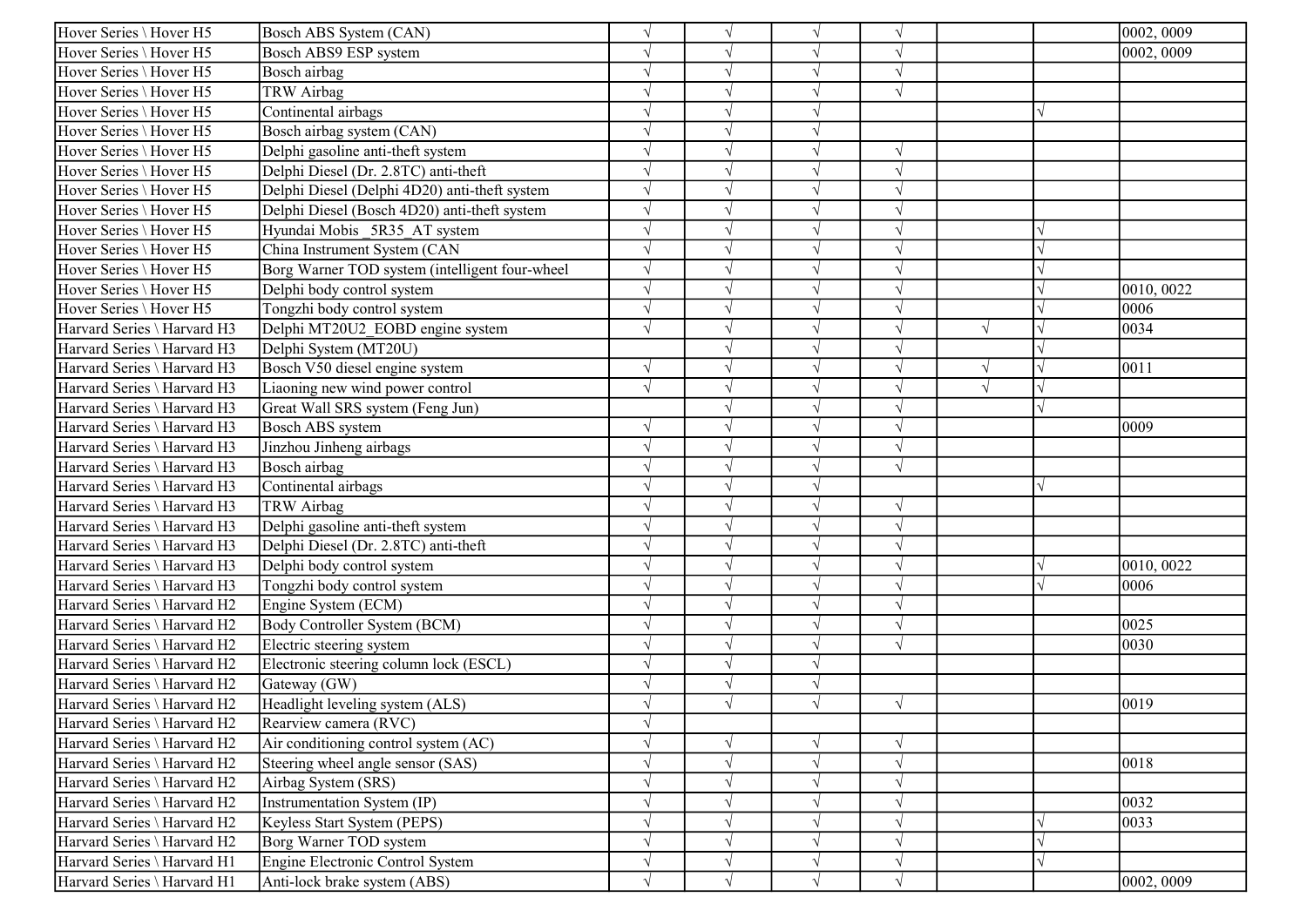| Harvard Series \ Harvard H1  | Electric steering system                       | $\sqrt{}$  | V          | $\sqrt{ }$    |            |           |            |
|------------------------------|------------------------------------------------|------------|------------|---------------|------------|-----------|------------|
| Harvard Series \ Harvard H1  | Instrumentation System (IP)                    |            | V          |               |            |           | 0032       |
| Harvard Series \ Harvard H1  | Body Control System (BCM)                      | $\sqrt{ }$ | $\sqrt{ }$ | $\sqrt{}$     |            |           | 0025       |
| Harvard Series \ Harvard H1  | Shanghai Industrial Transport Security System  | $\sqrt{ }$ | $\sqrt{}$  | V             |            |           |            |
| Harvard Series \ Harvard M2  | UMC M797 system                                | $\sqrt{ }$ | $\sqrt{}$  | $\sqrt{}$     |            |           |            |
| Harvard Series \ Harvard M2  | Tianhe ABS system                              | $\sqrt{ }$ | $\sqrt{ }$ | $\mathcal{L}$ |            |           | 0017       |
| Harvard Series \ Harvard M2  | Otolip airbag                                  | $\sqrt{ }$ | $\sqrt{}$  | $\sqrt{ }$    |            |           |            |
| Harvard Series \ Harvard M2  | Create anti-theft system (4G93 or 4G15 engine) | $\sqrt{ }$ | $\sqrt{}$  | $\sqrt{ }$    |            |           |            |
| Harvard Series \ Harvard M2  | Bunge VT2 CVT system                           | $\sqrt{ }$ | $\sqrt{}$  | $\sqrt{}$     |            |           | 0026       |
| Harvard Series \ Harvard M2  | Automatic Transmission System (AMT)            | $\sqrt{ }$ | $\sqrt{ }$ |               |            | $\sqrt{}$ | 0020       |
| Harvard Series \ Harvard M1  | UMC M797 system                                | $\sqrt{ }$ | $\sqrt{}$  | $\mathcal{L}$ |            |           |            |
| Harvard Series \ Harvard M1  | Bosch ABS system                               | $\sqrt{ }$ | $\sqrt{}$  | $\sqrt{ }$    |            |           | 0009       |
| Harvard Series \ Harvard M1  | Jinzhou Jinheng airbags                        | $\sqrt{}$  | $\sqrt{ }$ | $\sqrt{}$     |            |           |            |
| Harvard Series \ Harvard M1  | Shanghai Industrial Transport Security System  | $\sqrt{}$  | $\sqrt{}$  | $\sqrt{}$     |            |           |            |
| Car Series \ Great Wall C50- | Engine system                                  | $\sqrt{ }$ | $\sqrt{}$  | $\sqrt{ }$    |            |           |            |
| Sport Edition (JZ40)         |                                                |            |            |               |            |           |            |
| Car Series \ Great Wall C50- | Anti-lock brake system                         | $\sqrt{ }$ | $\sqrt{ }$ | $\sqrt{ }$    | $\sqrt{ }$ |           |            |
| Sport Edition (JZ40)         |                                                |            |            |               |            |           |            |
| Car Series \ Great Wall C50- | Airbag system                                  | $\sqrt{ }$ | $\sqrt{ }$ | $\sqrt{ }$    |            |           |            |
| Sport Edition (JZ40)         |                                                |            |            |               |            |           |            |
| Car Series \ Great Wall C50- | Body controller system                         | $\sqrt{ }$ | $\sqrt{ }$ | $\sqrt{ }$    | $\sqrt{ }$ |           | 0022, 0025 |
| Sport Edition (JZ40)         |                                                |            |            |               |            |           |            |
| Car Series \ Great Wall C50- | IP system                                      | $\sqrt{ }$ | $\sqrt{ }$ | $\sqrt{ }$    |            |           | 0004, 0032 |
| Sport Edition (JZ40)         |                                                |            |            |               |            |           |            |
| Car Series \ Great Wall C50- | Electronic Stability System (ESP)              | $\sqrt{ }$ | $\sqrt{ }$ | $\sqrt{ }$    | $\sqrt{ }$ |           | 0002       |
| Sport Edition (JZ40)         |                                                |            |            |               |            |           |            |
| Car Series \ Great Wall C50- | Ke Shida button-type PEPS system               | $\sqrt{ }$ | $\sqrt{ }$ | $\sqrt{ }$    | $\sqrt{ }$ |           |            |
| Sport Edition (JZ40)         |                                                |            |            |               |            |           |            |
| Car Series \ Great Wall C50- | Engine system                                  | $\sqrt{ }$ | $\sqrt{ }$ | $\sqrt{ }$    | $\sqrt{ }$ |           |            |
| upgraded version             |                                                |            |            |               |            |           |            |
| Car Series \ Great Wall C50- | Airbag system                                  | $\sqrt{ }$ | $\sqrt{ }$ | $\sqrt{ }$    |            |           |            |
| upgraded version             |                                                |            |            |               |            |           |            |
| Car Series \ Great Wall C50- | Body controller system                         | $\sqrt{ }$ | $\sqrt{ }$ | $\sqrt{ }$    | $\sqrt{ }$ |           | 0022, 0025 |
| upgraded version             |                                                |            |            |               |            |           |            |
| Car Series \ Great Wall C50- | IP system                                      | $\sqrt{ }$ | $\sqrt{ }$ | $\sqrt{ }$    |            |           | 0004, 0032 |
| upgraded version             |                                                |            |            |               |            |           |            |
| Car Series \ Great Wall C50- | Electronic Stability System (ESP)              | $\sqrt{ }$ | $\sqrt{ }$ | $\sqrt{ }$    | $\sqrt{ }$ |           | 0002       |
| upgraded version             |                                                |            |            |               |            |           |            |
| Car Series \ Great Wall C50- | Ke Shida button-type PEPS system               | $\sqrt{ }$ | $\sqrt{ }$ | $\sqrt{ }$    | $\sqrt{ }$ |           |            |
| upgraded version             |                                                |            |            |               |            |           |            |
| Car Series \ Great Wall C50- | Air conditioning control system (AC)           | $\sqrt{ }$ | $\sqrt{ }$ | $\sqrt{ }$    |            |           |            |
| upgraded version             |                                                |            |            |               |            |           |            |
| Car Series \ Great Wall C50- | Engine system                                  | $\sqrt{}$  | $\sqrt{ }$ | $\sqrt{ }$    | $\sqrt{ }$ |           |            |
| 2012 years ago               |                                                |            |            |               |            |           |            |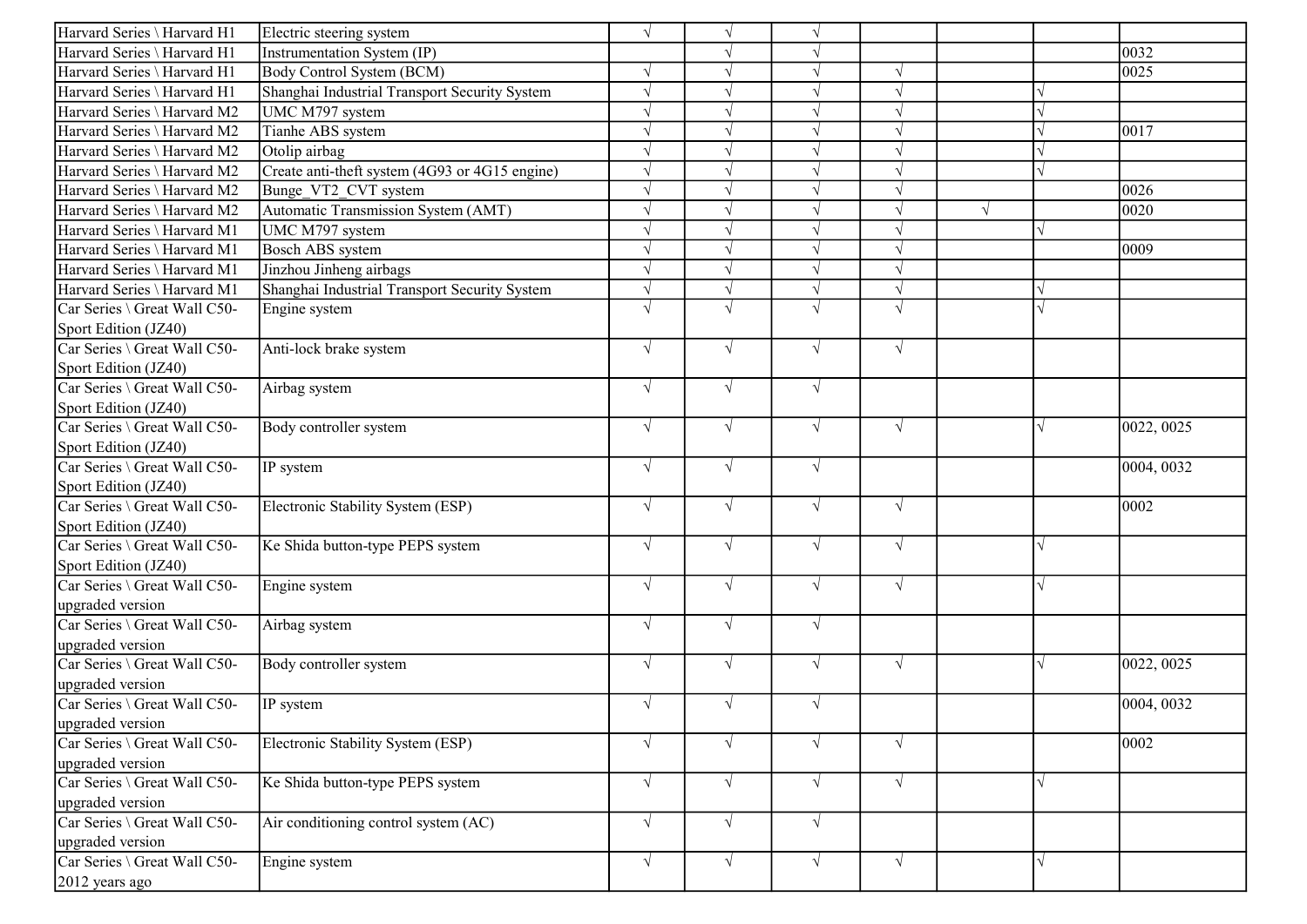| Car Series \ Great Wall C50- | <b>Bosch ABS</b> system                       | $\sqrt{ }$ | $\sqrt{ }$ | $\sqrt{ }$ | $\sqrt{ }$ |            |           | 0016       |
|------------------------------|-----------------------------------------------|------------|------------|------------|------------|------------|-----------|------------|
| 2012 years ago               |                                               |            |            |            |            |            |           |            |
| Car Series \ Great Wall C50- | Airbag system                                 | $\sqrt{ }$ | $\sqrt{ }$ | $\sqrt{ }$ |            |            |           |            |
| 2012 years ago               |                                               |            |            |            |            |            |           |            |
| Car Series \ Great Wall C50- | Body control system                           | $\sqrt{ }$ | $\sqrt{ }$ | $\sqrt{ }$ | $\sqrt{ }$ |            |           | 0022       |
| 2012 years ago               |                                               |            |            |            |            |            |           |            |
| Car Series \ Great Wall C50- | Instrument control system                     | $\sqrt{ }$ | $\sqrt{ }$ | $\sqrt{ }$ | $\sqrt{ }$ |            | $\sqrt{}$ | 0032       |
| 2012 years ago               |                                               |            |            |            |            |            |           |            |
| Car Series \ Great Wall C50- | Shanghai Industrial Transport Security        | $\sqrt{ }$ | $\sqrt{ }$ | $\sqrt{ }$ | $\sqrt{ }$ |            |           |            |
| 2012 years ago               | System                                        |            |            |            |            |            |           |            |
| Car Series \ Great Wall C50- | Automatic Transmission System (AMT)           | $\sqrt{ }$ | $\sqrt{ }$ | $\sqrt{ }$ | $\sqrt{ }$ | $\sqrt{ }$ |           | 0020       |
| 2012 years ago               |                                               |            |            |            |            |            |           |            |
| Car Series \ Great Wall C50- | Automatic Transmission System (CVT)           | $\sqrt{ }$ | $\sqrt{ }$ | $\sqrt{ }$ |            |            |           |            |
| 2012 years ago               |                                               |            |            |            |            |            |           |            |
| Car Series \ Great Wall C50- | Engine system                                 | $\sqrt{ }$ | $\sqrt{ }$ | $\sqrt{ }$ | $\sqrt{ }$ |            |           |            |
| 2013 years later             |                                               |            |            |            |            |            |           |            |
| Car Series \ Great Wall C50- | Anti-lock brake system                        | $\sqrt{}$  | $\sqrt{ }$ | $\sqrt{ }$ | $\sqrt{ }$ |            |           |            |
| 2013 years later             |                                               |            |            |            |            |            |           |            |
| Car Series \ Great Wall C50- | Airbag system                                 | $\sqrt{ }$ | $\sqrt{ }$ | $\sqrt{ }$ |            |            |           |            |
| 2013 years later             |                                               |            |            |            |            |            |           |            |
| Car Series \ Great Wall C50- | Delphi Body Controller System                 | $\sqrt{ }$ | $\sqrt{ }$ | $\sqrt{ }$ | $\sqrt{ }$ |            | V         | 0025       |
| 2013 years later             |                                               |            |            |            |            |            |           |            |
| Car Series \ Great Wall C50- | IP system                                     | $\sqrt{ }$ | $\sqrt{ }$ | $\sqrt{ }$ |            |            |           | 0004, 0032 |
| 2013 years later             |                                               |            |            |            |            |            |           |            |
| Car Series \ Great Wall C50- | Electronic Stability System (ESP)             | $\sqrt{ }$ | $\sqrt{ }$ | $\sqrt{ }$ | $\sqrt{ }$ |            |           | 0002       |
| 2013 years later             |                                               |            |            |            |            |            |           |            |
| Car Series \ Great Wall C50- | KSTAR knob-type PEPS system                   | $\sqrt{ }$ | $\sqrt{ }$ | $\sqrt{ }$ | $\sqrt{ }$ |            |           | 0012       |
| 2013 years later             |                                               |            |            |            |            |            |           |            |
| Car Series \ Great Wall C50- | Air conditioning control system (AC)          | $\sqrt{ }$ | $\sqrt{ }$ | $\sqrt{ }$ |            |            |           |            |
| 2013 years later             |                                               |            |            |            |            |            |           |            |
| Car Series \ Great Wall C50- | Parking Service System (PAS)                  | $\sqrt{ }$ | $\sqrt{ }$ | $\sqrt{ }$ |            |            |           |            |
| 2013 years later             |                                               |            |            |            |            |            |           |            |
| Car Series \ Great Wall C30  | Siemens engine system                         | $\sqrt{}$  | $\sqrt{ }$ | $\sqrt{ }$ | $\sqrt{ }$ |            |           |            |
| Car Series \ Great Wall C30  | UMC start and stop the engine system          | $\sqrt{}$  | $\sqrt{ }$ | $\sqrt{ }$ |            |            |           | 0005       |
| Car Series \ Great Wall C30  | UMC M797 system                               | $\sqrt{ }$ | $\sqrt{}$  | $\sqrt{ }$ |            |            |           |            |
| Car Series \ Great Wall C30  | UMC (CAN)                                     | $\sqrt{}$  | $\sqrt{ }$ | $\sqrt{ }$ | V          |            | ΙV        |            |
| Car Series \ Great Wall C30  | UMC engine (new horizon)                      | $\sqrt{}$  | $\sqrt{}$  | $\sqrt{ }$ | $\sqrt{ }$ |            |           |            |
| Car Series \ Great Wall C30  | Shanghai Industrial Transport Security System | $\sqrt{}$  | $\sqrt{}$  |            |            |            |           |            |
| Car Series \ Great Wall C30  | <b>Bosch ABS</b> system                       | $\sqrt{ }$ | V          |            |            |            |           | 0009       |
| Car Series \ Great Wall C30  | Great Wall Wizard ABS system                  | $\sqrt{ }$ | $\sqrt{}$  |            | V          |            |           |            |
| Car Series \ Great Wall C30  | Tianhe ABS system                             | $\sqrt{ }$ | $\sqrt{ }$ |            |            |            |           | 0017       |
| Car Series \ Great Wall C30  | Bosch ABS8 system (K line)                    | $\sqrt{}$  | $\sqrt{ }$ | $\sqrt{ }$ | $\sqrt{}$  | $\sqrt{}$  |           | 0001       |
| Car Series \ Great Wall C30  | Bosch ABS (ESP) system (CAN)                  | $\sqrt{}$  | $\sqrt{ }$ | $\sqrt{ }$ | V          |            |           | 0002       |
| Car Series \ Great Wall C30  | CH041 Autoliv airbag                          | $\sqrt{}$  | $\sqrt{ }$ | $\sqrt{ }$ |            |            |           |            |
|                              |                                               |            |            |            |            |            |           |            |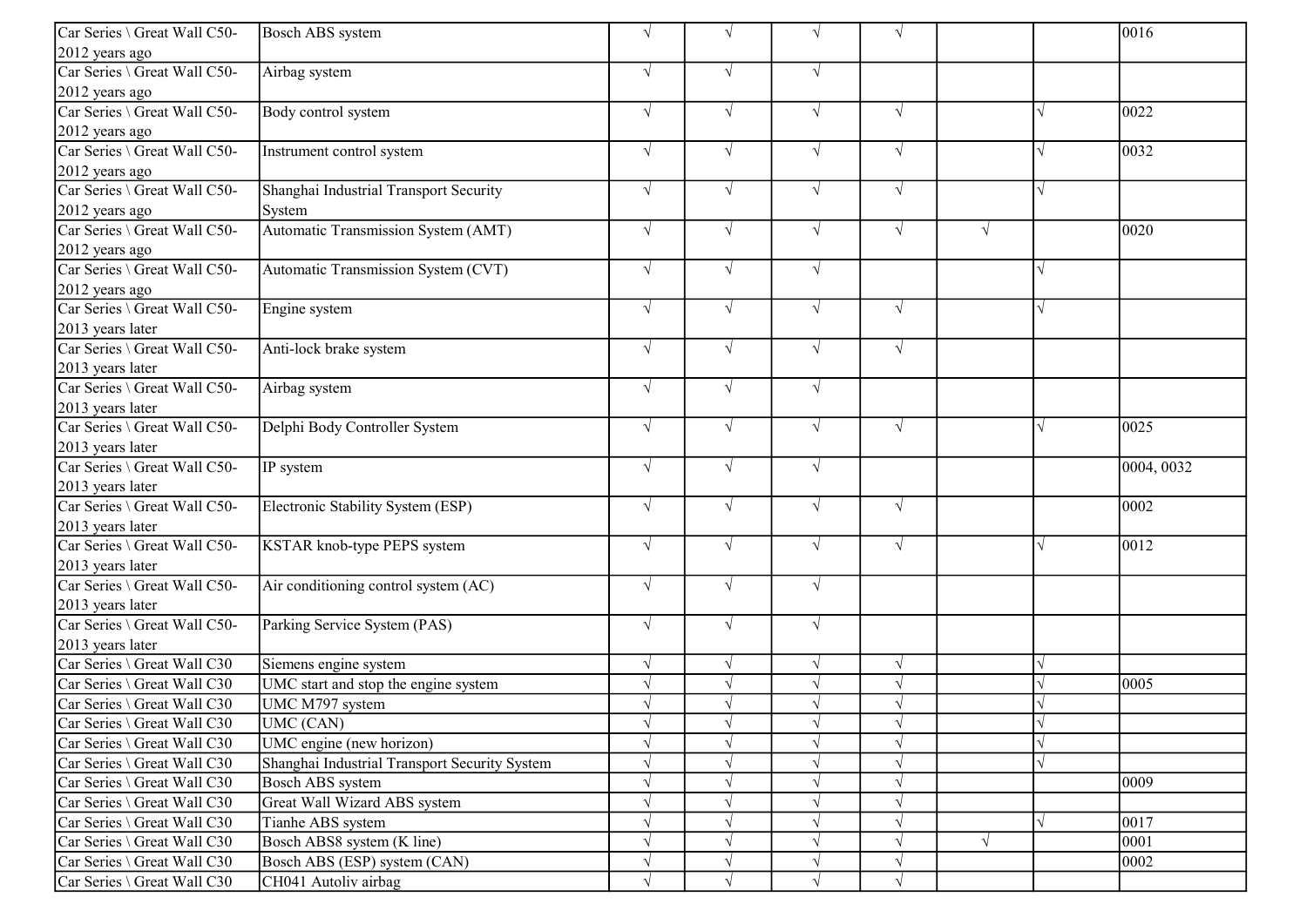| Car Series \ Great Wall C30     | Bunge VT2 CVT system                           |               | V          | N                 |            |            | 0026             |
|---------------------------------|------------------------------------------------|---------------|------------|-------------------|------------|------------|------------------|
| Car Series \ Great Wall C30     | Industry                                       | $\mathcal{N}$ | V          |                   |            |            | 0032             |
| Car Series \ Great Wall C30     | Deco                                           |               | $\sqrt{}$  | N                 |            |            | 0032             |
| Car Series \ Great Wall C30     | Ke Shida button-type PEPS system               | $\sqrt{}$     | V          | N                 |            |            |                  |
| Car Series \ Great Wall C30     | Gertrack AMT (UMC)                             | $\sqrt{ }$    | V          |                   |            |            |                  |
| Car Series \ Great Wall C20R    | Siemens engine system                          | $\mathcal{N}$ | $\sqrt{ }$ | N                 |            |            |                  |
| Car Series \ Great Wall C20R    | UMC M797 system                                | $\sqrt{ }$    | $\sqrt{ }$ | N                 |            |            |                  |
| Car Series \ Great Wall C20R    | UMC (CAN)                                      |               | $\sqrt{}$  |                   |            |            |                  |
| Car Series \ Great Wall C20R    | Bosch ABS system                               |               | $\sqrt{}$  | ٦                 |            |            | 0009             |
| Car Series \ Great Wall C20R    | Tianhe ABS system                              | V             | $\sqrt{}$  | N                 |            |            | 0017             |
| Car Series \ Great Wall C20R    | Bosch ESP system                               | $\sqrt{ }$    | $\sqrt{}$  | $\mathbf{\hat{}}$ |            |            | 0016, 0023, 0029 |
| Car Series \ Great Wall C20R    | Bosch ABS9 System (K)                          | $\sqrt{}$     | $\sqrt{}$  |                   |            | $\sqrt{ }$ | 0001             |
| Car Series \ Great Wall C20R    | Otolip airbag                                  | $\sqrt{ }$    | $\sqrt{}$  | N                 |            |            |                  |
| Car Series \ Great Wall C20R    | CH041 Autoliv airbag                           | $\sqrt{ }$    | $\sqrt{}$  | N                 |            |            |                  |
| Car Series \ Great Wall C20R    | Shanghai Industrial Transport Security System  | $\sqrt{}$     | $\sqrt{ }$ | N                 |            |            |                  |
| Car Series \ Great Wall C20R    | Bunge VT2 CVT system                           | $\sqrt{ }$    | $\sqrt{}$  | N                 |            |            | 0026             |
| Car Series \ Great Wall C20R    | Automatic Transmission System (AMT)            | $\sqrt{}$     | $\sqrt{}$  | $\gamma$          |            | V          | 0020             |
| Car Series \ Great Wall C20R    | Yubei EPS steering system                      |               | $\sqrt{}$  | N                 |            |            |                  |
| Car Series \ Wingle $6$         | 4D20 Bosch diesel engine system                | $\sqrt{ }$    | $\sqrt{}$  | N                 |            |            | 0028             |
| Car Series \ Wingle 6           | 4D20 Delphi Europe 5 engine system             | $\sqrt{}$     | $\sqrt{}$  |                   |            |            | 0028             |
| Car Series \ Wingle $6$         | Delphi MT80 engine system                      | $\sqrt{ }$    | $\sqrt{}$  | N                 |            | $\sqrt{ }$ |                  |
| Car Series \ Wingle 6           | Anti-lock brake system (ABS)                   | $\sqrt{ }$    | $\sqrt{}$  | N                 |            |            | 0030             |
| Car Series \ Wingle 6           | Body Control System (BCM)                      | $\sqrt{ }$    | $\sqrt{ }$ | N                 |            |            |                  |
| Car Series \ Wingle 6           | Airbag System (ABM)                            | $\sqrt{}$     | $\sqrt{}$  | N                 |            |            |                  |
| Car Series \ Wingle $6$         | Air conditioning control system (AC)           | $\sqrt{ }$    | $\sqrt{}$  |                   |            |            |                  |
| Car Series \ Wingle $6$         | Borg Warner TOD system (intelligent four-wheel |               | $\sqrt{}$  | ٦                 |            |            |                  |
| Car Series \ Wingle $6$         | Instrumentation System (IP)                    | $\sqrt{ }$    | √          | N                 |            |            |                  |
| Car Series \ Wingle $6$         | Delphi Diesel (Delphi 4D20) anti-theft system  | $\sqrt{ }$    | $\sqrt{}$  | N                 |            |            |                  |
| $Car Series \setminus Wingle 6$ | Delphi Diesel (Bosch 4D20) anti-theft system   | $\sqrt{}$     | $\sqrt{}$  | N                 |            |            |                  |
| $Car Series \setminus Wingle 6$ | Delphi gasoline anti-theft system              | V             | V          | ٦                 |            |            |                  |
| Car Series \ Wingle             | Delphi MT20U2 EOBD engine system               | $\sqrt{ }$    | $\sqrt{ }$ | N                 |            | V          | 0034             |
| Car Series \ Wingle             | Bosch V50 diesel engine system                 | $\sqrt{}$     | $\sqrt{ }$ | N                 |            | $\sqrt{}$  | 0011             |
| Car Series \ Wingle             | Liaoning new wind power control                |               | $\sqrt{}$  | N                 |            |            |                  |
| Car Series \ Wingle             | UMC Europe 4 system                            |               | V          | V                 |            |            |                  |
| Car Series \ Wingle             | 4D20 Bosch diesel engine system                | $\sqrt{ }$    | V          | N                 |            |            | 0028             |
| Car Series \ Wingle             | 4D20 Delphi Europe 5 engine system             | $\sqrt{ }$    | $\sqrt{ }$ | $\sqrt{ }$        | $\sqrt{ }$ |            |                  |
| Car Series \ Wingle             | Bosch ABS system                               |               | $\sqrt{}$  |                   |            |            | 0009             |
| Car Series \ Wingle             | Bosch ABS System (CAN)                         | $\sqrt{ }$    | V          |                   |            |            | 0002             |
| Car Series \ Wingle             | Jinzhou Jinheng airbags                        | $\sqrt{ }$    | $\sqrt{}$  |                   |            |            |                  |
| Car Series \ Wingle             | Delphi gasoline anti-theft system              | $\sqrt{}$     | $\sqrt{ }$ |                   |            |            |                  |
| Car Series \ Wingle             | Delphi Diesel (Dr. 2.8TC) anti-theft           |               | $\sqrt{}$  |                   |            |            |                  |
| Car Series \ Wingle             | Delphi Diesel (Delphi 4D20) anti-theft system  | $\sqrt{ }$    | $\sqrt{ }$ | $\sqrt{ }$        | V          |            |                  |
| Car Series \ Wingle             | Delphi Diesel (Bosch 4D20) anti-theft system   | V             | $\sqrt{}$  |                   |            |            |                  |
| Car Series \ Wingle             | Delphi gasoline anti-theft system (UMC)        | $\sqrt{ }$    | $\sqrt{}$  | $\sqrt{ }$        |            |            |                  |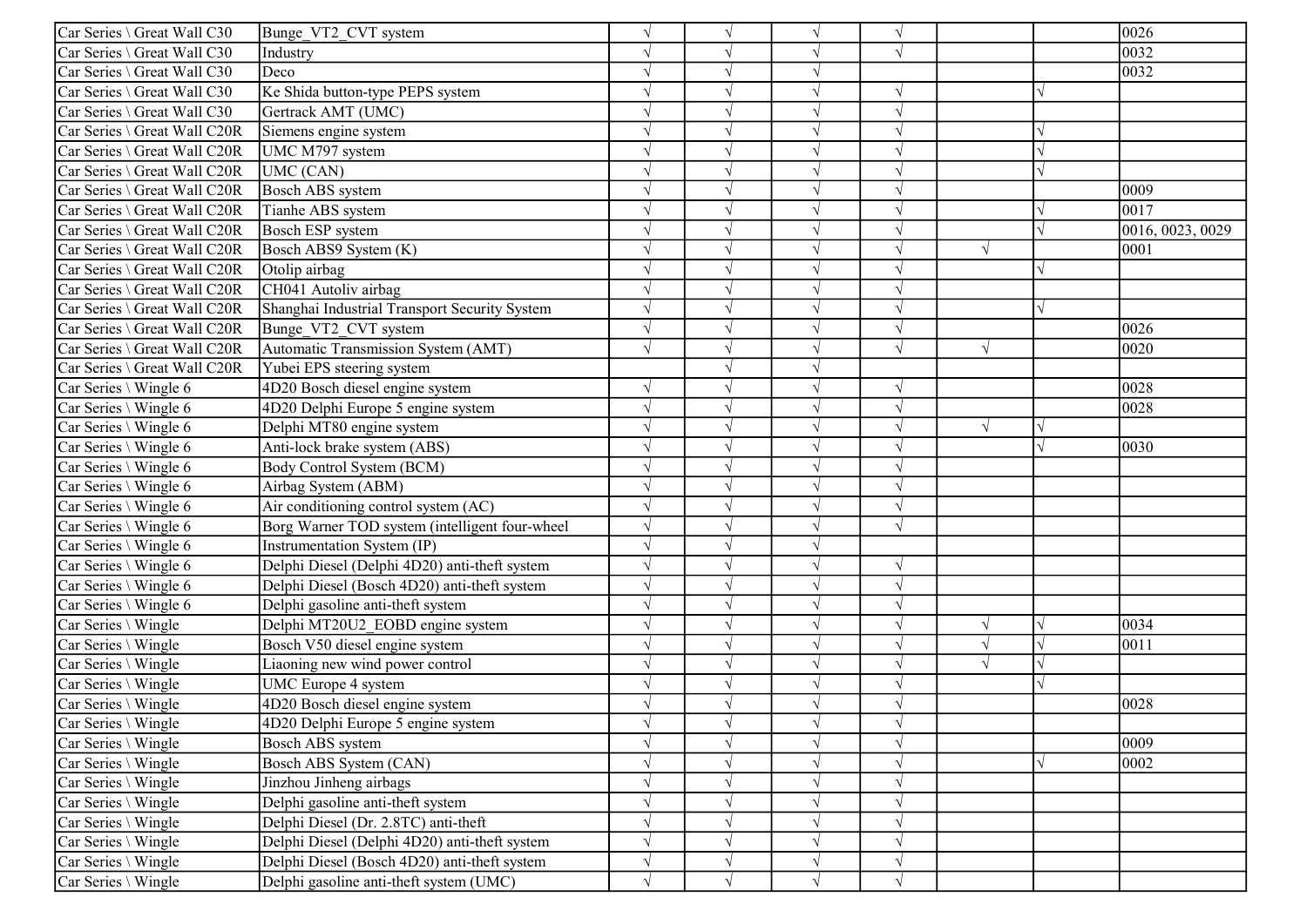| Car Series \ Wingle          | Delphi Bosch (EDC17C63) anti-theft            | $\sqrt{}$  | $\sqrt{ }$ | $\sqrt{ }$ |            |            |      |
|------------------------------|-----------------------------------------------|------------|------------|------------|------------|------------|------|
| Pickup Series \ Other Pickup | Delphi System (MT20U)                         |            | $\sqrt{ }$ | $\sqrt{ }$ |            |            |      |
| Series                       |                                               |            |            |            |            |            |      |
| Pickup Series \ Other Pickup | Bosch V50 diesel engine system                | $\sqrt{}$  | $\sqrt{ }$ | $\sqrt{ }$ | $\sqrt{ }$ | $\sqrt{ }$ | 0011 |
| Series                       |                                               |            |            |            |            |            |      |
| Pickup Series \ Other Pickup | UMC II electronic control unit                | $\sqrt{ }$ | $\sqrt{ }$ | $\sqrt{ }$ | $\sqrt{ }$ |            |      |
| Series                       |                                               |            |            |            |            |            |      |
| Pickup Series \ Other Pickup | Delphi electronic control unit                |            | $\sqrt{ }$ | $\sqrt{ }$ | $\sqrt{ }$ |            |      |
| Series                       |                                               |            |            |            |            |            |      |
| Pickup Series \ Other Pickup | Great Wall SRS system (Feng Jun)              |            | $\sqrt{ }$ | $\sqrt{ }$ | $\sqrt{ }$ |            |      |
| Series                       |                                               |            |            |            |            |            |      |
| Pickup Series \ Other Pickup | Delphi MT20U2_EOBD engine system              | $\sqrt{}$  | $\sqrt{ }$ | $\sqrt{ }$ | $\sqrt{ }$ | $\sqrt{ }$ | 0034 |
| Series                       |                                               |            |            |            |            |            |      |
| Pickup Series \ Other Pickup | <b>UMC</b> Europe 4 system                    | $\sqrt{ }$ | $\sqrt{ }$ | $\sqrt{ }$ | $\sqrt{ }$ |            |      |
| Series                       |                                               |            |            |            |            |            |      |
| Pickup Series \ Other Pickup | Bosch ABS system                              | $\sqrt{ }$ | $\sqrt{ }$ | $\sqrt{ }$ | $\sqrt{ }$ |            | 0009 |
| Series                       |                                               |            |            |            |            |            |      |
| Pickup Series \ Other Pickup | Great Wall Wizard ABS system                  | $\sqrt{}$  | $\sqrt{ }$ | $\sqrt{ }$ | $\sqrt{ }$ |            |      |
| Series                       |                                               |            |            |            |            |            |      |
| Pickup Series \ Other Pickup | Great Wall Hover airbag system                | $\sqrt{}$  | $\sqrt{ }$ | $\sqrt{ }$ | $\sqrt{ }$ |            |      |
| Series                       |                                               |            |            |            |            |            |      |
| Pickup Series \ Other Pickup | Great Wall Feng Chun airbag system            | $\sqrt{}$  | $\sqrt{ }$ | $\sqrt{ }$ | $\sqrt{ }$ |            |      |
| Series                       |                                               |            |            |            |            |            |      |
| Pickup Series \ Other Pickup | Great Wall Wizard, Jia Yu airbag              | $\sqrt{}$  | $\sqrt{ }$ | $\sqrt{ }$ | $\sqrt{ }$ |            |      |
| Series                       |                                               |            |            |            |            |            |      |
| Pickup Series \ Other Pickup | Bosch airbag                                  | $\sqrt{}$  | $\sqrt{ }$ | $\sqrt{ }$ | $\sqrt{ }$ |            |      |
| Series                       |                                               |            |            |            |            |            |      |
| Pickup Series \ Other Pickup | Otolip airbag                                 | $\sqrt{}$  | $\sqrt{ }$ | $\sqrt{ }$ | $\sqrt{ }$ |            |      |
| Series                       |                                               |            |            |            |            |            |      |
| Pickup Series \ Other Pickup | Delphi gasoline anti-theft system             | $\sqrt{ }$ | $\sqrt{ }$ | $\sqrt{ }$ | $\sqrt{ }$ |            |      |
| Series                       |                                               |            |            |            |            |            |      |
| Pickup Series \ Other Pickup | Great Wall Wizard anti-theft system           | $\sqrt{}$  | $\sqrt{ }$ | $\sqrt{ }$ | $\sqrt{ }$ |            |      |
| Series                       |                                               |            |            |            |            |            |      |
| Pickup Series \ Other Pickup | Delphi Diesel (Dr. 2.8TC) anti-theft          | $\sqrt{}$  | $\sqrt{}$  | $\sqrt{ }$ | $\sqrt{ }$ |            |      |
| Series                       |                                               |            |            |            |            |            |      |
| Pickup Series \ Other Pickup | Great Wall AT system                          |            | $\sqrt{ }$ | $\sqrt{ }$ | $\sqrt{ }$ |            |      |
| Series                       |                                               |            |            |            |            |            |      |
| Pickup Series \ Other Pickup | Siemens gearbox                               | $\sqrt{ }$ | $\sqrt{ }$ | $\sqrt{ }$ | $\sqrt{ }$ |            |      |
| Series                       |                                               |            |            |            |            |            |      |
| Other series \ GWPERI        | UMC M797 system                               | $\sqrt{ }$ | $\sqrt{}$  | $\sqrt{ }$ | $\sqrt{ }$ |            |      |
| Other series \ GWPERI        | Bosch ABS system                              |            | $\sqrt{ }$ |            |            |            | 0009 |
| Other series \ GWPERI        | Jinzhou Jinheng airbags                       |            | $\sqrt{}$  |            |            |            |      |
| Other series \ GWPERI        | Shanghai Industrial Transport Security System |            | $\sqrt{}$  | $\sqrt{}$  |            |            |      |
| Other series \ COWRY         | Delphi MT20U2 EOBD engine system              | V          | $\sqrt{ }$ | $\sqrt{ }$ |            | $\sqrt{ }$ | 0034 |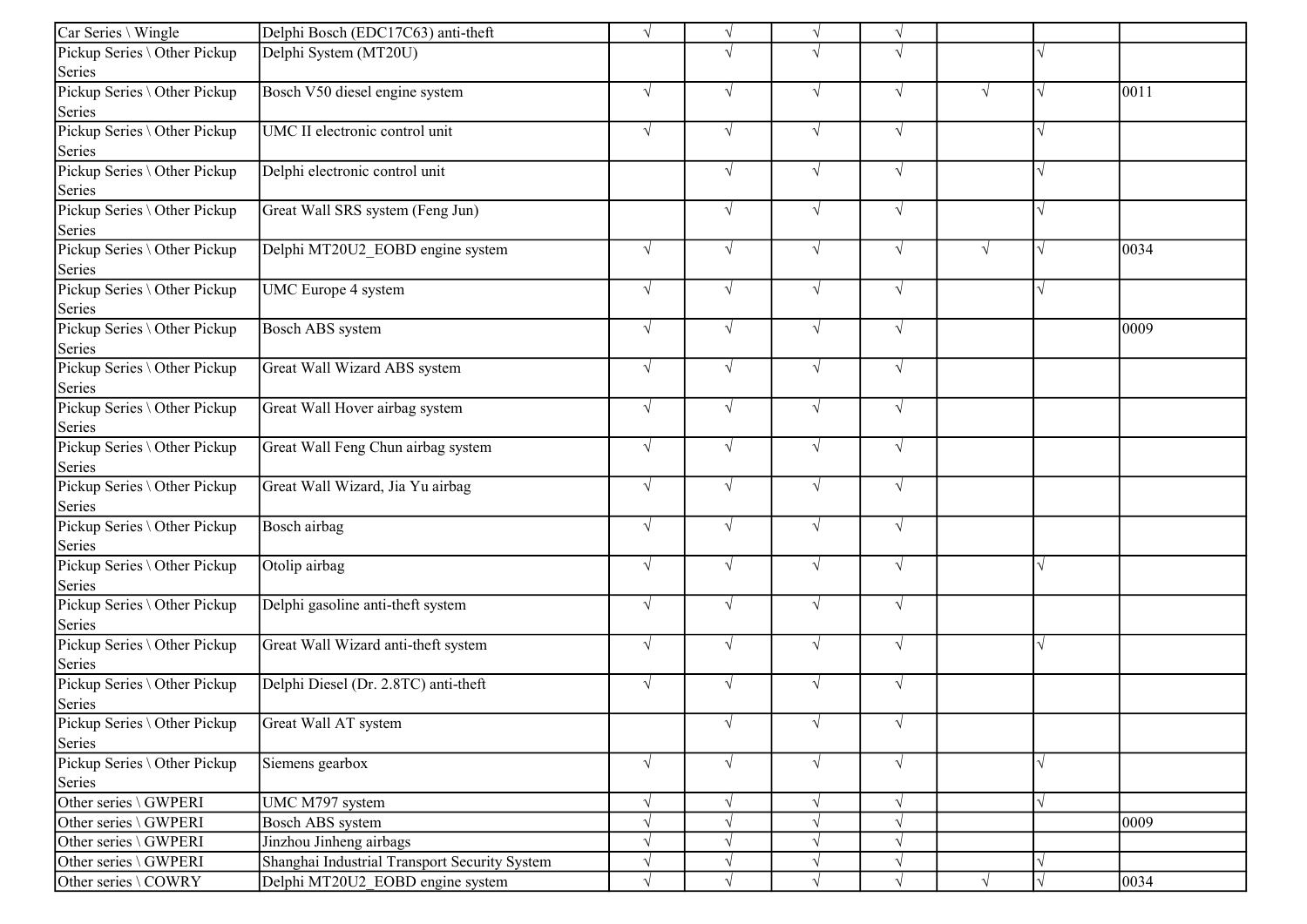| Other series \ COWRY          | Delphi MT80 engine system                      |               |            |   |   | $\sqrt{}$  |             |                  |
|-------------------------------|------------------------------------------------|---------------|------------|---|---|------------|-------------|------------------|
| Other series \COWRY           | UMC 1.5T engine system                         |               |            |   |   |            |             |                  |
| Other series \ COWRY          | Bosch ABS system                               | V             |            |   |   |            |             | 0009             |
| Other series \COWRY           | Jinzhou Jinheng airbags                        | N             |            |   |   |            |             |                  |
| Other series \ COWRY          | Modern Mobis P4MFI AT system                   |               |            |   |   |            |             |                  |
| Other series \COWRY           | Delphi gasoline anti-theft system              | V             |            |   |   |            |             |                  |
| Other series \ FLORID         | UMC M797 system                                | $\sqrt{ }$    | $\sqrt{ }$ |   |   |            |             |                  |
| Other series \ FLORID         | Siemens engine system                          | $\sqrt{ }$    | $\sqrt{ }$ |   |   |            |             |                  |
| Other series \ FLORID         | Bosch ABS system                               |               |            |   |   |            |             | 0009             |
| Other series \ FLORID         | Tianhe ABS system                              | $\mathcal{L}$ |            |   |   |            |             | 0017             |
| Other series \ FLORID         | Otolip airbag                                  | V             |            |   |   |            |             |                  |
| Other series \ FLORID         | CH041 Autoliv airbag                           | $\sqrt{}$     | $\sqrt{ }$ |   |   |            |             |                  |
| Other series \ FLORID         | Shanghai Industrial Transport Security System  | $\sqrt{ }$    | $\sqrt{ }$ |   |   |            |             |                  |
| Other series \ FLORID         | Bunge VT2 CVT system                           | V             |            |   |   |            |             | 0026             |
| Other series \ FLORID         | Automatic Transmission System (AMT)            | $\sqrt{ }$    | $\sqrt{ }$ |   |   | $\sqrt{ }$ |             | 0020             |
| Other series \ FLORID         | Gertrack AMT (UMC)                             | $\sqrt{ }$    | $\sqrt{ }$ |   |   |            |             |                  |
| Other series \COOLBEAR        | UMC M797 system                                | $\sqrt{ }$    | $\sqrt{ }$ |   | V |            |             |                  |
| Other series \COOLBEAR        | Tianhe ABS system                              | $\sqrt{ }$    |            |   |   |            |             | 0017             |
| Other series \COOLBEAR        | Otolip airbag                                  | $\sqrt{ }$    |            |   |   |            |             |                  |
| Other series \COOLBEAR        | Create anti-theft system (4G93 or 4G15 engine) | $\sqrt{ }$    |            |   |   |            |             |                  |
| Other series \COOLBEAR        | Bunge VT2 CVT system                           | $\sqrt{ }$    | $\sqrt{ }$ |   |   |            |             | 0026             |
| Other series \COOLBEAR        | Automatic Transmission System (AMT)            | $\sqrt{}$     | $\sqrt{ }$ |   |   | $\sqrt{ }$ |             | 0020             |
| Other series \ Lingao         | Siemens engine system                          | $\sqrt{ }$    | $\sqrt{ }$ |   |   |            |             |                  |
| Other series \ Lingao         | UMC M797 system                                | $\sqrt{ }$    | $\sqrt{ }$ |   |   |            |             |                  |
| Other series \ Lingao         | UMC (CAN)                                      | V             | $\sqrt{ }$ |   |   |            |             |                  |
| Other series \ Lingao         | Bosch ABS system                               |               |            |   |   |            |             | 0009             |
| Other series \ Lingao         | Tianhe ABS system                              | $\mathcal{L}$ |            |   |   |            |             | 0017             |
| Other series \ Lingao         | Bosch ESP system                               | V             |            |   |   |            |             | 0016, 0023, 0029 |
| Other series \ Lingao         | Bosch ABS9 System (K)                          | N             | $\sqrt{ }$ |   |   | $\sqrt{ }$ |             | 0001             |
| Other series \ Lingao         | Otolip airbag                                  | V             |            |   |   |            |             |                  |
| Other series \ Lingao         | CH041 Autoliv airbag                           | N             | $\sqrt{}$  |   |   |            |             |                  |
| Other series \ Lingao         | Shanghai Industrial Transport Security System  | $\sqrt{ }$    | $\sqrt{ }$ |   |   |            |             |                  |
| Other series \ Lingao         | Bunge_VT2_CVT system                           | $\sqrt{ }$    | $\sqrt{}$  |   | V |            |             | 0026             |
| Other series \ Lingao         | Automatic Transmission System (AMT)            | $\sqrt{ }$    |            |   | V |            |             | 0020             |
| Other series \ Lingao         | Yubei EPS steering system                      |               |            |   |   |            |             |                  |
| Other series \ Great Wall V80 | Delphi MT20U2 EOBD engine system               | $\sqrt{ }$    | $\sqrt{ }$ | V | V | $\sqrt{ }$ | $\mathsf N$ | 0034             |
| Other series \ Great Wall V80 | Delphi MT80 engine system                      | V             |            |   |   | $\sqrt{ }$ |             |                  |
| Other series \ Great Wall V80 | UMC 1.5T engine system                         |               |            |   |   |            |             |                  |
| Other series \ Great Wall V80 | <b>Bosch ABS</b> system                        |               |            |   |   |            |             | 0009             |
| Other series \ Great Wall V80 | Jinzhou Jinheng airbags                        | V             |            |   |   |            |             |                  |
| Other series \ Great Wall V80 | Modern Mobis P4MFI AT system                   | V             |            |   |   |            |             |                  |
| Other series \ Great Wall V80 | Delphi gasoline anti-theft system              |               |            |   |   |            |             |                  |
| Other series \ Great Wall M4  | UMC M797 system                                | V             | $\sqrt{}$  |   |   |            |             |                  |
| Other series \ Great Wall M4  | Siemens engine system                          | V             | $\sqrt{}$  |   | V |            |             |                  |